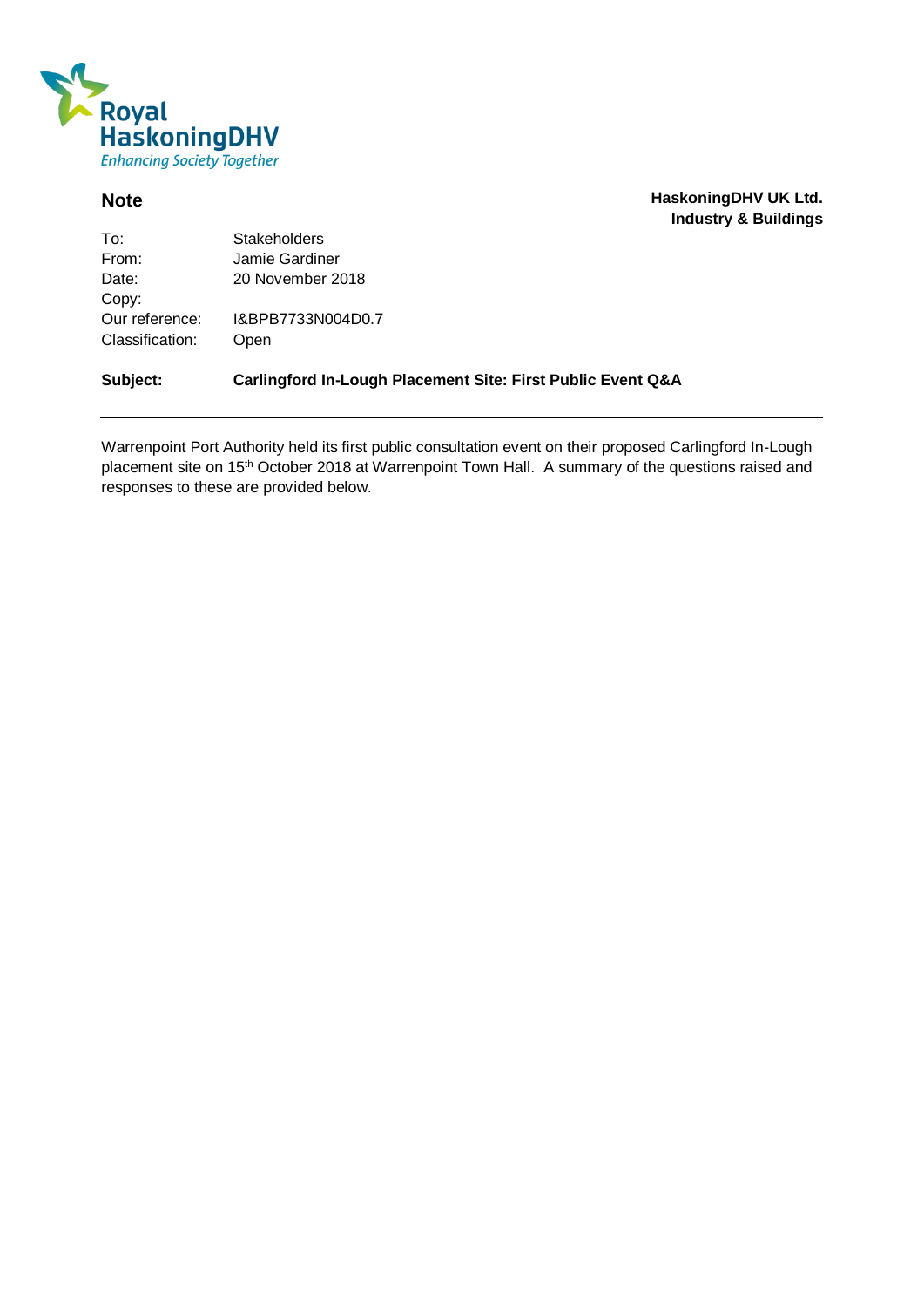

|                | <b>Dredge and Disposal Activities</b>                                                                                                                                   |                                                                                                                                                                                                                                                                                                                                                                                                                                                                                                                                                                                                                                                                                                                                                                                                                                                                                                                                                                                                                                                                                                                    |  |
|----------------|-------------------------------------------------------------------------------------------------------------------------------------------------------------------------|--------------------------------------------------------------------------------------------------------------------------------------------------------------------------------------------------------------------------------------------------------------------------------------------------------------------------------------------------------------------------------------------------------------------------------------------------------------------------------------------------------------------------------------------------------------------------------------------------------------------------------------------------------------------------------------------------------------------------------------------------------------------------------------------------------------------------------------------------------------------------------------------------------------------------------------------------------------------------------------------------------------------------------------------------------------------------------------------------------------------|--|
| <b>No</b>      | <b>Question</b>                                                                                                                                                         | <b>Response</b>                                                                                                                                                                                                                                                                                                                                                                                                                                                                                                                                                                                                                                                                                                                                                                                                                                                                                                                                                                                                                                                                                                    |  |
| 1              | Why does the port need to<br>consider placing dredged<br>material in the mouth of the<br>lough at all?<br>Is this just an exercise for the<br>port to make more profit? | The increase in the requirement for dredging at the port is due to environmental changes, notably the<br>increase in the frequency and ferocity of the winter storms. These storms cause a significant amount of<br>sediment to accumulate within the port's berths. The port has a duty to keep the berths and channel<br>dredged to a certain depth to provide a safe environment for visiting vessels and crew as well as allowing<br>the port to remain operational.<br>The port is seeing an increase in the need to dredge and dispose of this material in order to keep the<br>berths available and safe to use. This and the increasing cost of the dredging itself, means that this<br>activity continues to have a large financial impact on the port and this is expected to increase over time.<br>The port is therefore looking at options to reduce the cost of this activity to ensure it remains a<br>competitive business.<br>As a Trust port, any profit that the port makes is invested back into the business, allowing it to grow and<br>continue to support local employment and businesses. |  |
| $\overline{2}$ | How much will the port save<br>by using the new site?                                                                                                                   | Use of the proposed placement site would provide a saving of around 15% of the minor (maintenance)<br>dredging costs. Indirectly there will also be a saving on fuel which will contribute to reducing the Port's<br>carbon footprint.                                                                                                                                                                                                                                                                                                                                                                                                                                                                                                                                                                                                                                                                                                                                                                                                                                                                             |  |
| 3              | From which direction is the<br>extra silt materializing?                                                                                                                | Most of the silt accumulating in the Port is washed in with the tide, with a smaller amount from the Newry<br>River.                                                                                                                                                                                                                                                                                                                                                                                                                                                                                                                                                                                                                                                                                                                                                                                                                                                                                                                                                                                               |  |
| 4              | How is the current dredging<br>at the port monitored?                                                                                                                   | As required by DAERA (the marine licencing authority), the sediments to be dredged are tested for<br>several contaminants each time the port renews their maintenance dredge licence. The results of the<br>chemical analyses are submitted to DAERA along with the application to ensure that the sediments are<br>suitable for disposal at sea.                                                                                                                                                                                                                                                                                                                                                                                                                                                                                                                                                                                                                                                                                                                                                                  |  |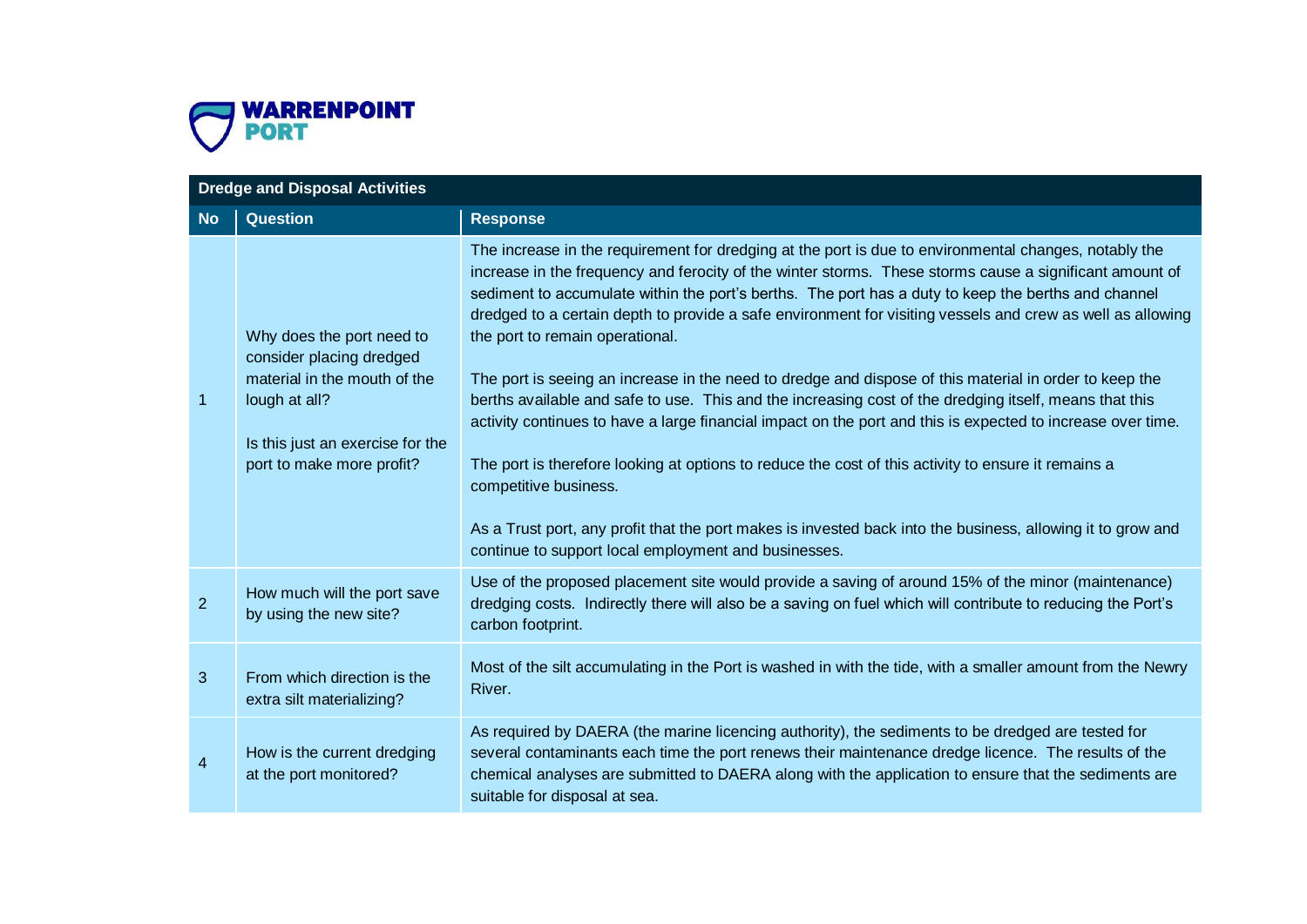

|                 | <b>Dredge and Disposal Activities</b>                                                                                                                                                          |                                                                                                                                                                                                                                                                                                                                                                                                                                                                                                                                                                                                                                                                                                                                  |  |
|-----------------|------------------------------------------------------------------------------------------------------------------------------------------------------------------------------------------------|----------------------------------------------------------------------------------------------------------------------------------------------------------------------------------------------------------------------------------------------------------------------------------------------------------------------------------------------------------------------------------------------------------------------------------------------------------------------------------------------------------------------------------------------------------------------------------------------------------------------------------------------------------------------------------------------------------------------------------|--|
| <b>No</b>       | <b>Question</b>                                                                                                                                                                                | <b>Response</b>                                                                                                                                                                                                                                                                                                                                                                                                                                                                                                                                                                                                                                                                                                                  |  |
| $\sqrt{5}$      | What is the location of the<br>current disposal site in the<br>Irish Sea?<br>What ongoing environmental<br>monitoring is undertaken at<br>the current disposal site, and<br>at what frequency? | The current disposal site is a 0.25nm radius area centring around the coordinates 53° 57.8'N and 05°<br>56.5'W. This is 26km from the port and 11km outside the lough.<br>The port is required to undertake an annual bathymetric survey and video survey of the disposal site in<br>order to monitor the settlement of sediment.                                                                                                                                                                                                                                                                                                                                                                                                |  |
| $6\phantom{1}6$ | Why is the dredging activity<br>not being assessed?                                                                                                                                            | The dredging activity is already licenced by DAERA. However, the material being placed at the<br>proposed site will be appropriately tested to understand the potential effects of its placement on the<br>surrounding environment. This includes the standard suite of contaminants required to be analysed for<br>offshore disposal. In addition, it is proposed that Escherichia coli be tested for, given the proximity of<br>shellfish beds and bathing waters to the proposed disposal site.<br>The list of contaminants that will be analysed for will be agreed with DAERA.<br>The potential impact of the release of any contaminants on the marine environment will be assessed<br>within the Characterisation Report. |  |
| 7 <sup>2</sup>  | How did the port decide on<br>the proposed placement site?<br>Have you considered a<br>placement site further outside<br>of the lough but not as far as<br>the current site?                   | A site selection options study was undertaken in 2016, as presented in the EIA screening report (July<br>2016). This study considered the following:<br>Distance to dredging sites<br>$\bullet$<br>Bathymetry and navigational safety<br>$\bullet$<br>Designated sites for nature conservation<br>Aquaculture sites<br>Third party sites (e.g. marinas)<br>$\bullet$<br>As a result of the options study, two potential placement sites were identified that met the port's<br>requirements in terms of bathymetry and navigational safety. One was located in the centre of the lough<br>and one at the mouth. Of these, the location at the mouth of the lough was identified as the preferred                                 |  |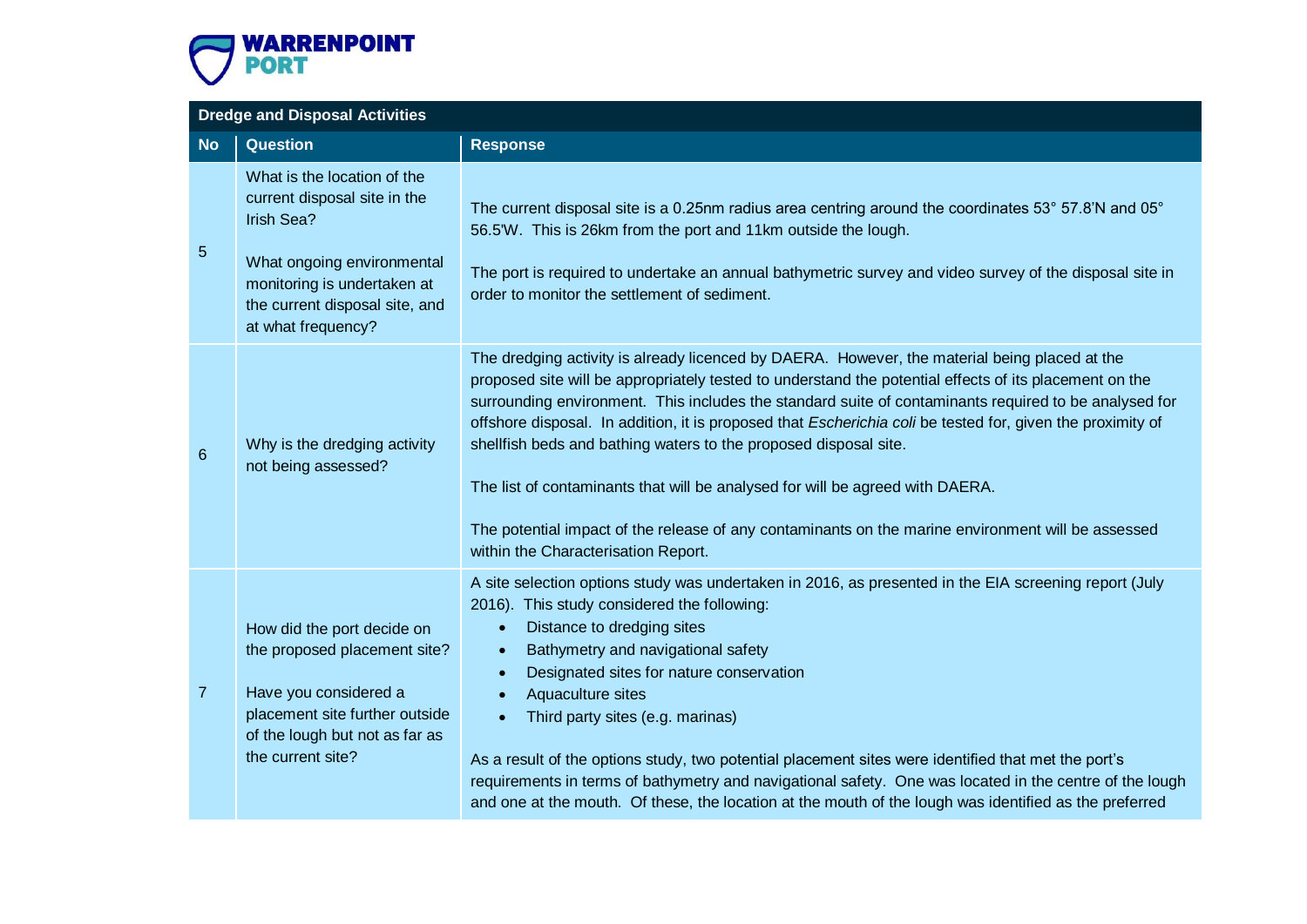

# **Dredge and Disposal Activities No Question Response** location, given its proximity away from the majority of the aquaculture sites, designated sites for nature conservation and away from the navigational channel. 8 There is a potential location approximately 600m south east of the proposed location. Why was this discounted? The currents at this location are too fast to safely place material. 9 Has any engineering solutions been considered to avoid the need to dredge, such as a deep-water jetty into the lough? Any engineering solution to avoid the need for dredging, such as a deep-water jetty, is considered to result in more significant environmental impacts when comparted to the existing situation. These potentially include habitat loss, loss of aquaculture sites and changes in currents and sediment patterns. 10 Has the port looked at potential beneficial use schemes for the material? The port has investigated options for beneficial use of the dredged material. As part of the application for the maintenance dredge licence, a Best Practicable Environmental Option report is produced, which is reviewed by DAERA. The last report was produced in 2015. The Port is due to update this document to support the next maintenance dredge licence application. The 2015 report has been uploaded onto the Port's website. 11 What were the dates of the previous three dredges conducted at the port? 2-4<sup>th</sup> June 2018 Minor campaign within the deep-water pocket and its slopes 24,296m<sup>3</sup> of material dredged and disposed of. 6<sup>th</sup> June to 11<sup>th</sup> July 2017 All areas of the inner harbour and approach channel dredged 393,006m<sup>3</sup> of material dredged and disposed of. 10–21st June 2016 Minor campaign within the deep-water pocket and its slopes 49,782m<sup>3</sup> of material dredged and disposed of.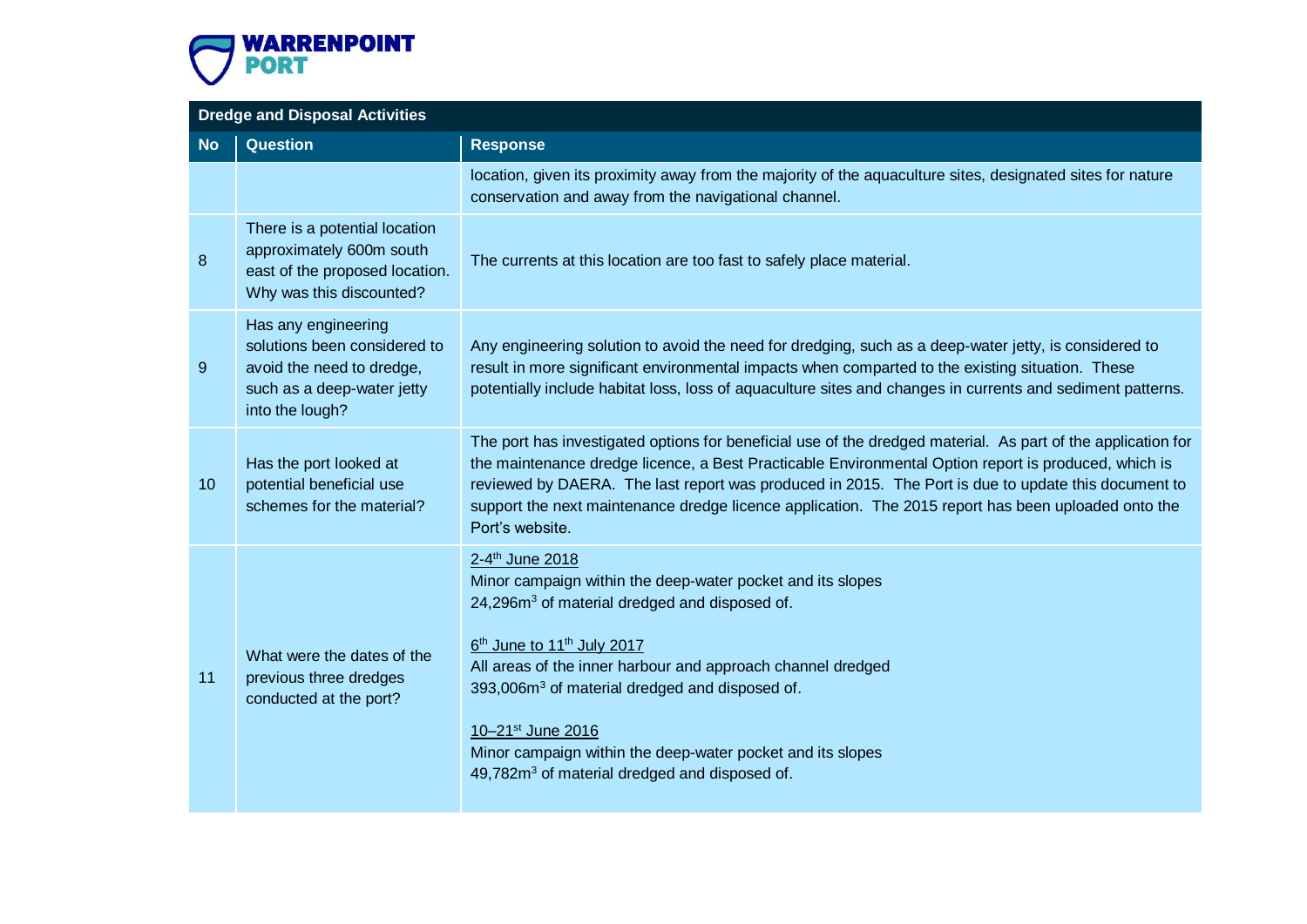

## **Dredge and Disposal Activities No Question Response** It should be noted that the proposed placement site would only be used for the minor campaigns. 12 What benefits does the dredging plan provide to the Carlingford Lough community? The continuing operation and success of the port is highly beneficial to the local community as a large employer, significant contributor to the regional economy, and support of community projects. In addition, the dredging provides safe berthing and access to other users of the lough, supporting tourism and local businesses.

|           | <b>Characterisation Study</b>                                                                                                                                                                                                                 |                                                                                                                                                                                                                                                                                                                                                                                                                                                                                                                                                                                                                                                                                                                                                                                                                                                                                                                                                                                                                      |
|-----------|-----------------------------------------------------------------------------------------------------------------------------------------------------------------------------------------------------------------------------------------------|----------------------------------------------------------------------------------------------------------------------------------------------------------------------------------------------------------------------------------------------------------------------------------------------------------------------------------------------------------------------------------------------------------------------------------------------------------------------------------------------------------------------------------------------------------------------------------------------------------------------------------------------------------------------------------------------------------------------------------------------------------------------------------------------------------------------------------------------------------------------------------------------------------------------------------------------------------------------------------------------------------------------|
| <b>No</b> | <b>Question</b>                                                                                                                                                                                                                               | <b>Response</b>                                                                                                                                                                                                                                                                                                                                                                                                                                                                                                                                                                                                                                                                                                                                                                                                                                                                                                                                                                                                      |
| 13        | Why are you not doing an<br><b>Environmental Impact</b><br>Assessment (EIA)? Will not<br>doing an EIA result in a less<br>robust assessment?<br>What metrics are you using to<br>determine what is a 'negative'<br>impact to the environment? | The placement of dredged material is not an EIA Development as defined by the EIA Directive<br>(2011/92/EU, as amended by Directive 2014/52/EU). As such, this activity sits outside of this legislation<br>and a formal EIA is not required to support an application for a marine licence. This was confirmed<br>though the screening exercise that was undertaken.<br>The process that we are following is identical to that of an EIA, in that an environmental scoping<br>exercise was carried out to determine the studies and investigations required to support a marine<br>licence. Potential impacts will be assessed using the same methodology as that used in EIAs,<br>considering sensitivity of receptor and magnitude of effect, and also taking account of spatial extent,<br>duration (long, medium or short term), frequency and reversibility of the effect. We will also be looking<br>at cumulative effects with other plans and projects.<br>Our assessment is therefore as robust as an EIA. |
| 14        | Will the placement of material<br>at the proposed site not just<br>destroy all the marine<br>environment in the area?                                                                                                                         | The placement of material at the proposed site will have an effect on the marine environment. The<br>Characterisation Study will investigate the potential effects which will be fully understood upon<br>completion of the Study, which will be made available for all to review.<br>What we are currently doing is working out how significant the potential effects could be using numerical<br>modelling (to predict increases in sediment in the water, how much sediment will land and stay on the                                                                                                                                                                                                                                                                                                                                                                                                                                                                                                             |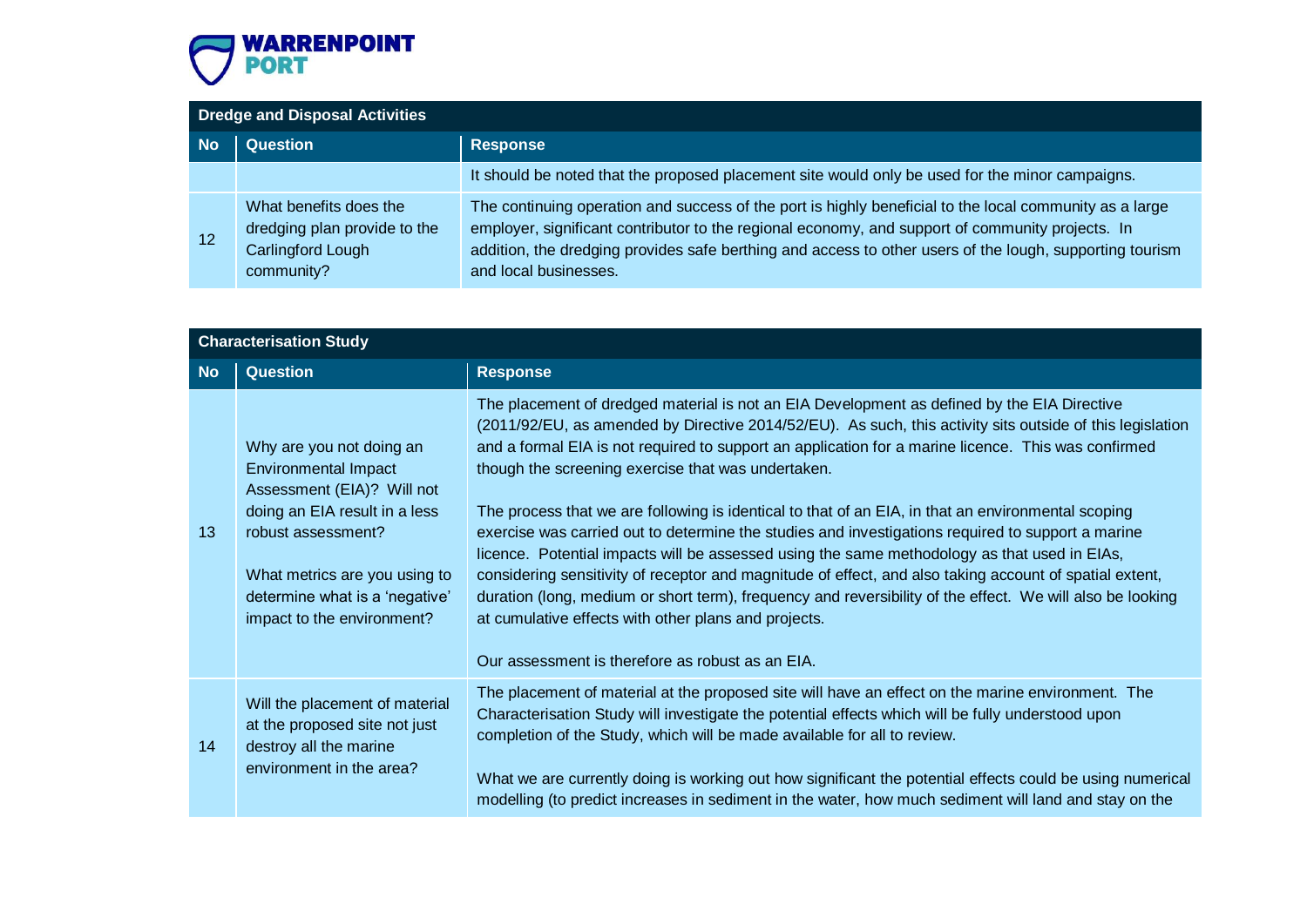

# **Characterisation Study No Question Response** Research should be undertaken on the impact of mechanical noise and of the placement of material on fish and other wildlife in the area. seabed and where the sediment would end up) and by carrying out a number of surveys and investigations to inform our assessments. We are also considering different placement amounts to see what could be acceptable in environmental terms. The potential impacts of the entire placement activity (including the transporting of the material between the port and the placement site and the placement of the material) will be assessed by the Characterisation Study. There is a large volume of existing information on the potential effects of mechanical noise and placement of material on fish and marine life. This will be used to inform the assessments and further research is not considered necessary. Should unacceptable environmental impacts be predicted, an application for a marine licence will not be made. 15 Will the placement of material cause a build-up of silt on Cranfield Beach? Where will the sediment go? The placement of dredged material does not change the natural movement of sediment. Fine sediment, which is proposed to be placed, will only build up where it naturally already does. The currents at Cranfield Beach are too strong for fine sediment to settle, which is why the beach is sandy. This will not change should fine material be placed at the proposed site. Modelling is being undertaken to predict how the material will behave once placed. This includes how long the sediment would remain in the water and where it travels to; it will also predict the depth of the sediment deposited. The model is being run for a 12-month period so that we can understand the potential effects of placing material at the site on an annual basis. 16 As part of your characterisation study, what assessments are planned to confirm that diving conditions will be retained at their current state to ensure the safety of The proposed placement of material would take place over three to four days, once a year. Given this short period, it is considered that with good communication with the local dive groups, that the placement of material can be done when diving is not taking place.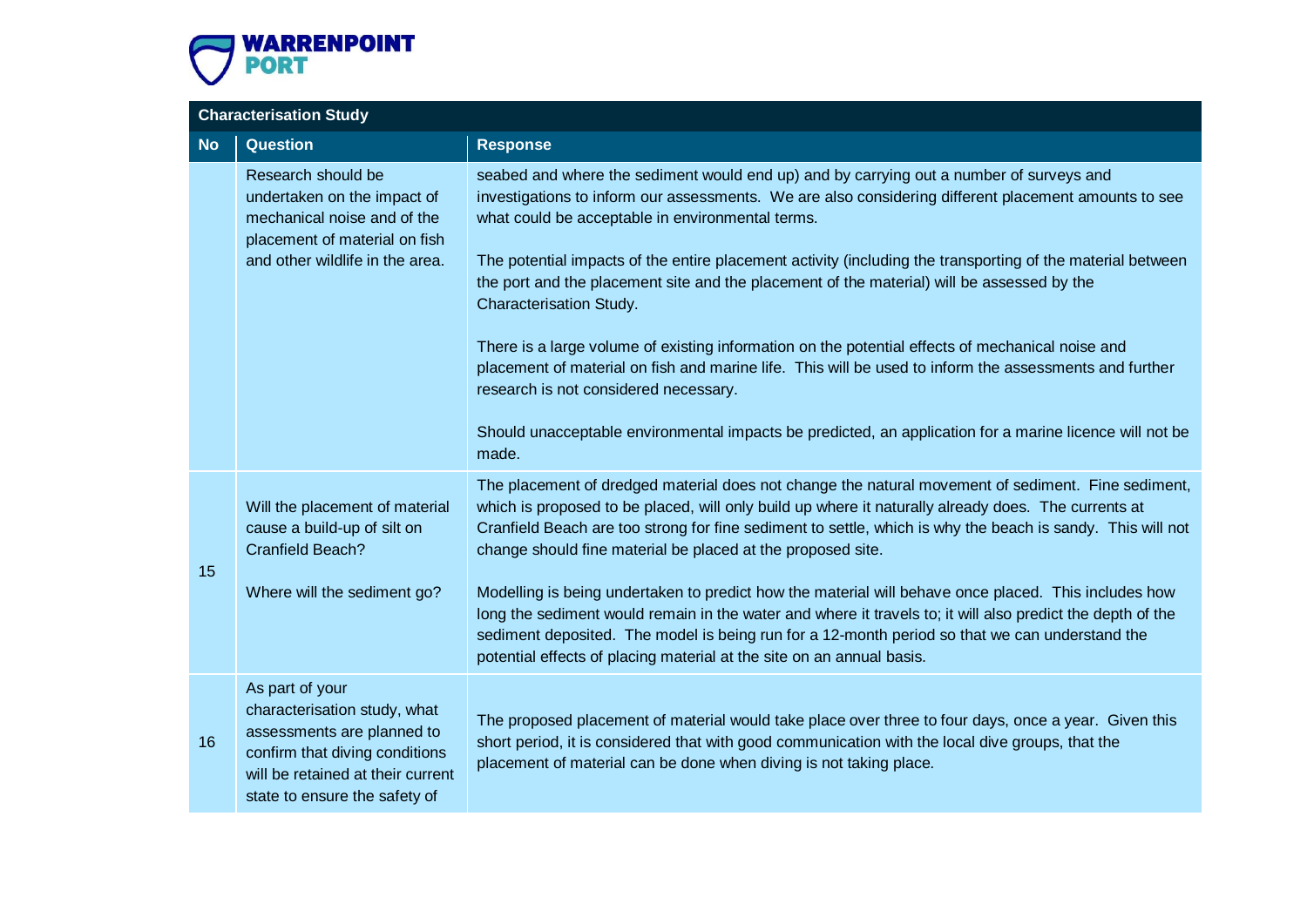

| <b>Characterisation Study</b> |                                                                                                                                                                                              |                                                                                                                                                                                                                                                                                                                                                                                                                                                                                                                                                                                                                                                                                                                                                                                                                                                                                                             |
|-------------------------------|----------------------------------------------------------------------------------------------------------------------------------------------------------------------------------------------|-------------------------------------------------------------------------------------------------------------------------------------------------------------------------------------------------------------------------------------------------------------------------------------------------------------------------------------------------------------------------------------------------------------------------------------------------------------------------------------------------------------------------------------------------------------------------------------------------------------------------------------------------------------------------------------------------------------------------------------------------------------------------------------------------------------------------------------------------------------------------------------------------------------|
| <b>No</b>                     | <b>Question</b>                                                                                                                                                                              | <b>Response</b>                                                                                                                                                                                                                                                                                                                                                                                                                                                                                                                                                                                                                                                                                                                                                                                                                                                                                             |
|                               | ongoing diving and search and<br>rescue training activity in<br>these two areas?                                                                                                             |                                                                                                                                                                                                                                                                                                                                                                                                                                                                                                                                                                                                                                                                                                                                                                                                                                                                                                             |
| 17                            | Will the repeated placement of<br>material at the proposed site<br>fill up the hole that is currently<br>there, affecting the area's<br>ecology and future use of the<br>site for placement? | It is anticipated that the proposed site would act as a dispersive site; that is the material placed would be<br>removed by the currents ensuring that the depth of the site is maintained.<br>We have carried out a survey to measure the speed and direction of the currents at the proposed site<br>and the information gained will be used to calibrate the numerical model. This will improve the accuracy<br>of the model's findings. The model will predict the volume of material expected to remain at the site and<br>will be run for a period of 12 months so that the effect of repeated placements at the disposal site can<br>be predicted.                                                                                                                                                                                                                                                   |
| 18                            | Should a licence be granted,<br>how would the port ensure<br>that any placement did not<br>have a detrimental effect on<br>the marine environment and<br>adjacent beaches.                   | In the event that a licence was applied for and granted, the licence would include conditions to monitor<br>the placement of material. The type of conditions that would be applied include:<br>Monitoring of the sediment plume resulting from the placement activity; and,<br>$\bullet$<br>Monitoring of the deposition of material at specific locations within the lough, including the<br>$\bullet$<br>placement site itself and surrounding sensitive receptors such as aquaculture sites, designated<br>sites for nature conservation, beaches and other users (such as marinas and ports).<br>This monitoring would look to validate the assessments that were undertaken as part of the<br>Characterisation Study. Should the monitoring identify that the behaviour of the material is significantly<br>different to that assessed, placement would cease and further assessment work undertaken. |
| 19                            | Who is completing the<br><b>Characterisation Study and</b><br>what is their expertise?                                                                                                       | The Characterisation Study is being undertaken by Royal HaskoningDHV. They are a leading marine<br>consultancy that specialises in the assessment of port related development and associated activities.<br>This includes extensive experience in the assessment of dredging and disposal operations, including<br>site characterisation studies, including recently at Inner Gabbard for Harwich Haven Port Authority.<br>Their experience also includes the development and management of long term monitoring programmes<br>to understand the long-term effects of the disposal of dredged material. They also have a wealth of<br>experience in the assessment and management of contaminated sediments.                                                                                                                                                                                                |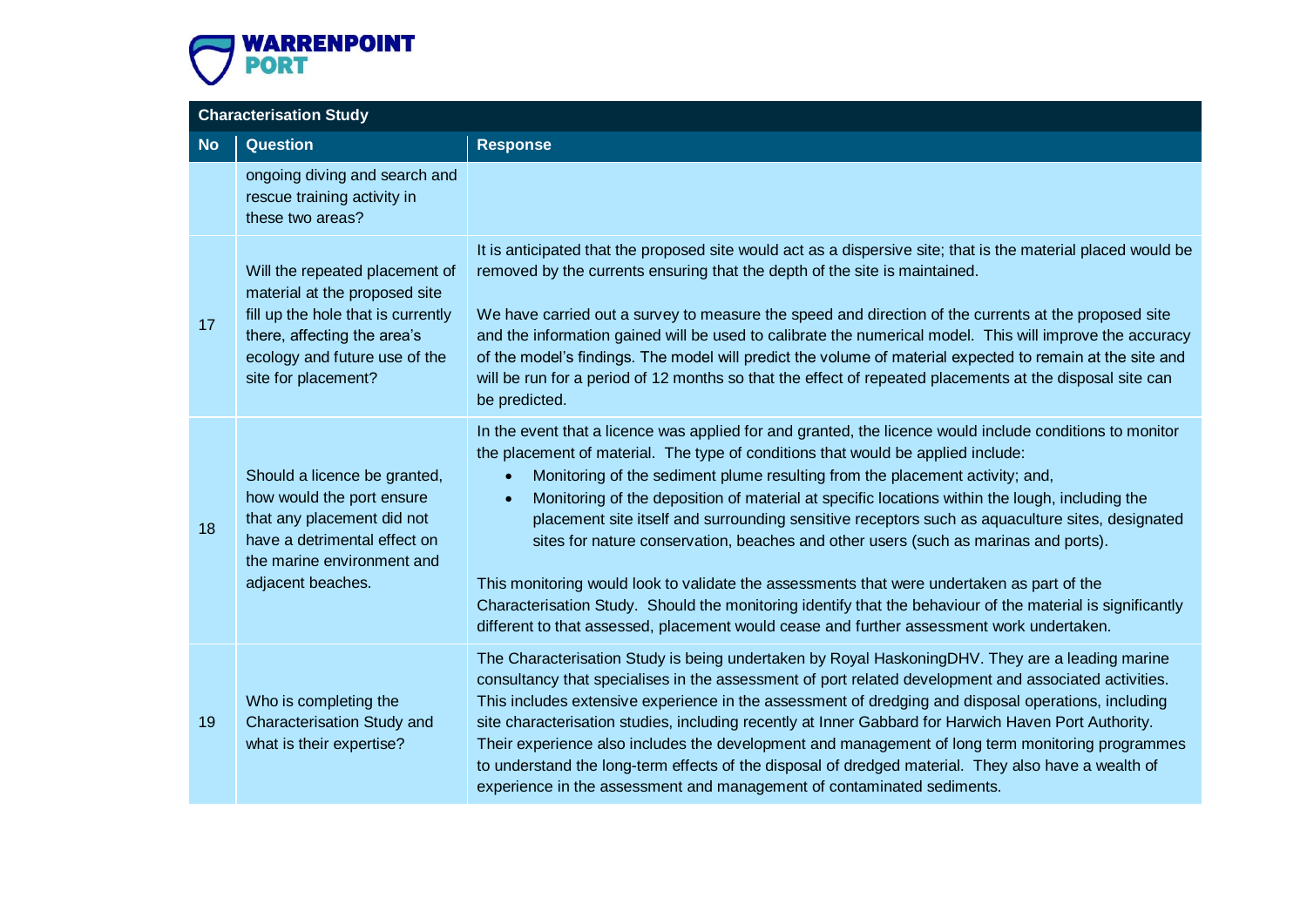

| <b>Characterisation Study</b> |                                                                                                                                                    |                                                                                                                                                                                                                                                                                                                                                                                                                                                                                                                                                      |
|-------------------------------|----------------------------------------------------------------------------------------------------------------------------------------------------|------------------------------------------------------------------------------------------------------------------------------------------------------------------------------------------------------------------------------------------------------------------------------------------------------------------------------------------------------------------------------------------------------------------------------------------------------------------------------------------------------------------------------------------------------|
| <b>No</b>                     | <b>Question</b>                                                                                                                                    | <b>Response</b>                                                                                                                                                                                                                                                                                                                                                                                                                                                                                                                                      |
|                               |                                                                                                                                                    | In addition, survey work will be undertaken by AQUAFACT, an environmental consultancy specialising<br>in monitoring and managing resources in marine, freshwater and terrestrial environments. They are<br>very familiar with, and have a comprehensive understanding of, the marine environment, including the<br>shellfish beds, of Carlingford Lough.<br>The methodologies for all the surveys proposed for this project will be submitted to DAERA to ensure<br>that they agree that the approach is appropriate for the Characterisation Study. |
| 20                            | Did the port have to look at<br>what way other<br>ports/jurisdictions/countries<br>have dealt with this issue and<br>if so what were the findings? | No; however, the study is being led by experienced consultants that have led similar studies within the<br>UK and overseas.                                                                                                                                                                                                                                                                                                                                                                                                                          |
| 21                            | Who will carry out financial<br>impact studies on local<br>businesses?                                                                             | A high-level assessment will be undertaken to determine the potential impact on local businesses, using<br>the findings of the modelling and surveys. Should it be concluded that a local business(s) would be<br>significantly affected, an application for a marine licence will not be made. As such, a detailed economic<br>impact assessment is not being undertaken.                                                                                                                                                                           |
| 22                            | Would it be prudent for local<br>businesses to seek their own<br>legal and financial<br>assessment, and who would<br>pay for this?                 | It would be up to the local business to decide whether they feel an independent assessment is required<br>and this would be at their own expense.                                                                                                                                                                                                                                                                                                                                                                                                    |
| 23                            | What would be the impact of<br>the surge from the Seatruck<br>vessel on the dredged<br>material whilst it is in the water                          | The passage of the freight ferry would only keep the silt in suspension for a very short while longer than<br>should the vessel not be present, but this would be insignificant compared to the natural process of<br>suspension forced by tidal currents and waves. The passage of the ferry causes a single bow wave,<br>whereas the natural process creates many more waves than that, and so the of a ferry effect would be<br>insignificant.                                                                                                    |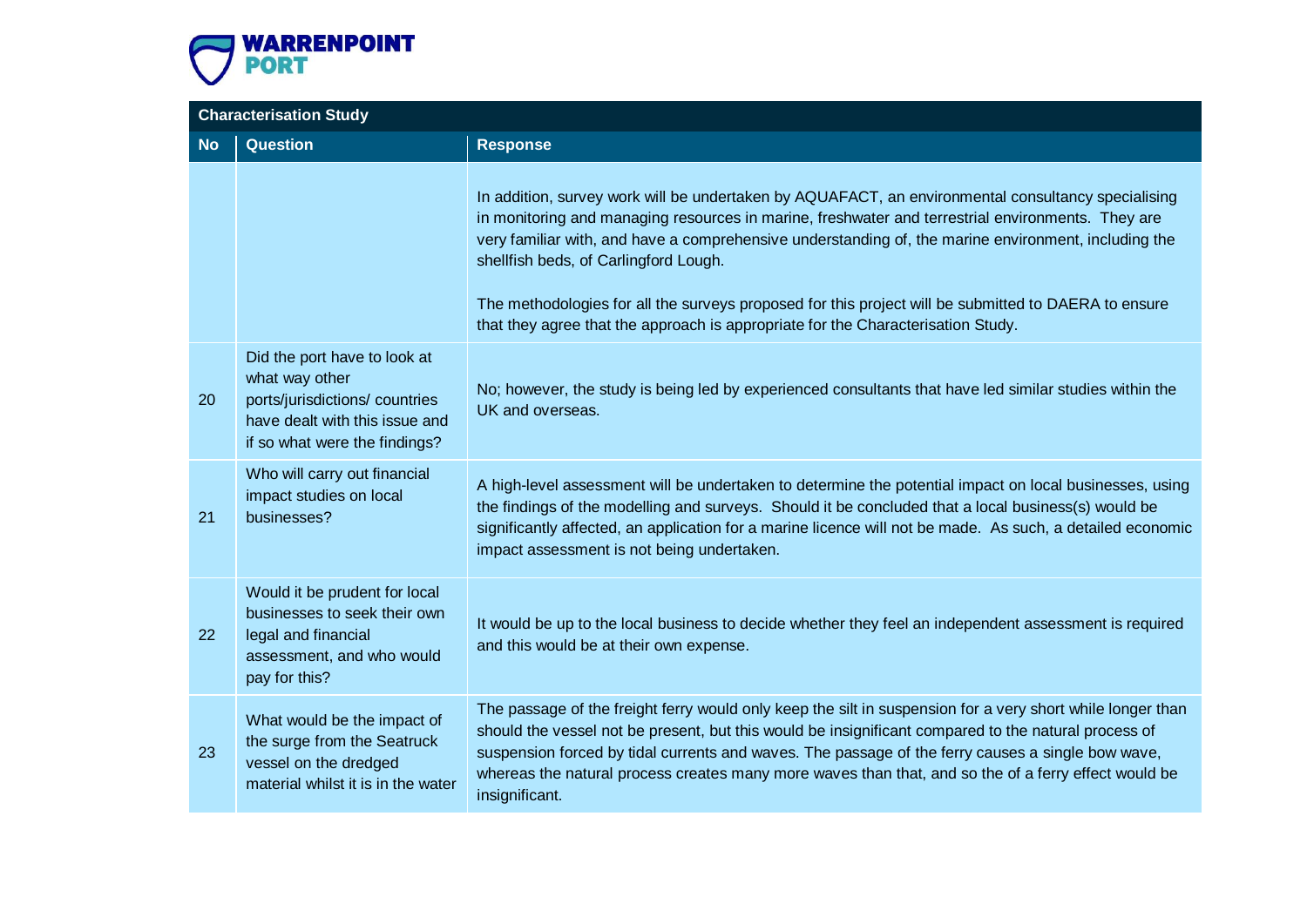![](_page_8_Picture_0.jpeg)

|           | <b>Characterisation Study</b>                        |                                                                                                                                                                                                                                                                                                                                                                                                                                                                                                                    |  |
|-----------|------------------------------------------------------|--------------------------------------------------------------------------------------------------------------------------------------------------------------------------------------------------------------------------------------------------------------------------------------------------------------------------------------------------------------------------------------------------------------------------------------------------------------------------------------------------------------------|--|
| <b>No</b> | <b>Question</b>                                      | <b>Response</b>                                                                                                                                                                                                                                                                                                                                                                                                                                                                                                    |  |
|           | column? Would this not bring<br>the silt in quicker? | The effect of the ferry is also only localised to its route and the wave emanating from that.                                                                                                                                                                                                                                                                                                                                                                                                                      |  |
| 24        | What is the timeline for the<br>project?             | The indicative timeline is presented below. Whilst it is hoped that these dates will be adhered to, there<br>is the potential for the dates to change depending of the findings of the surveys and assessments.<br>Initial data gathering - to be completed in Q4 2018<br>Surveys and Assessments - to be carried out in Q2 - Q3 of 2019<br>Analysis and Reporting - Q3 - Q4 2019<br>Second pre-application event - Q4 2019<br>WHA decision to submit application $-$ Q4 2019<br>If yes submit application Q4 2019 |  |

| <b>Stakeholder Engagement</b> |                                                                                                            |                                                                                                                                                                                                                                                                                                                                                                                                                                                                                                                                                                                                                                                                                                                                                                                                                                                                                    |
|-------------------------------|------------------------------------------------------------------------------------------------------------|------------------------------------------------------------------------------------------------------------------------------------------------------------------------------------------------------------------------------------------------------------------------------------------------------------------------------------------------------------------------------------------------------------------------------------------------------------------------------------------------------------------------------------------------------------------------------------------------------------------------------------------------------------------------------------------------------------------------------------------------------------------------------------------------------------------------------------------------------------------------------------|
| <b>No</b>                     | <b>Question</b>                                                                                            | <b>Answer</b>                                                                                                                                                                                                                                                                                                                                                                                                                                                                                                                                                                                                                                                                                                                                                                                                                                                                      |
| 25                            | How will the port ensure that<br>the characterisation study will<br>be undertaken in a<br>transparent way? | To ensure transparency, all documents and reports relating to the placement of material within the lough<br>will be made available on the port's website, with hard copies available in Warrenpoint Library. This<br>includes those reports produced prior to the commencement of the Characterisation Study, Q&A from<br>the consultation events as well as all reports produced as part of the Characterisation Study.<br>Prior to the second pre-application event, reports will be made available at least four weeks beforehand<br>to allow for a proper review by stakeholders, so that they can come to the event informed and raise any<br>questions they may have.<br>The port will publish a press release each time a document is added to the website and an email will<br>also be sent to all the contacts that have been collated through the consultation exercise. |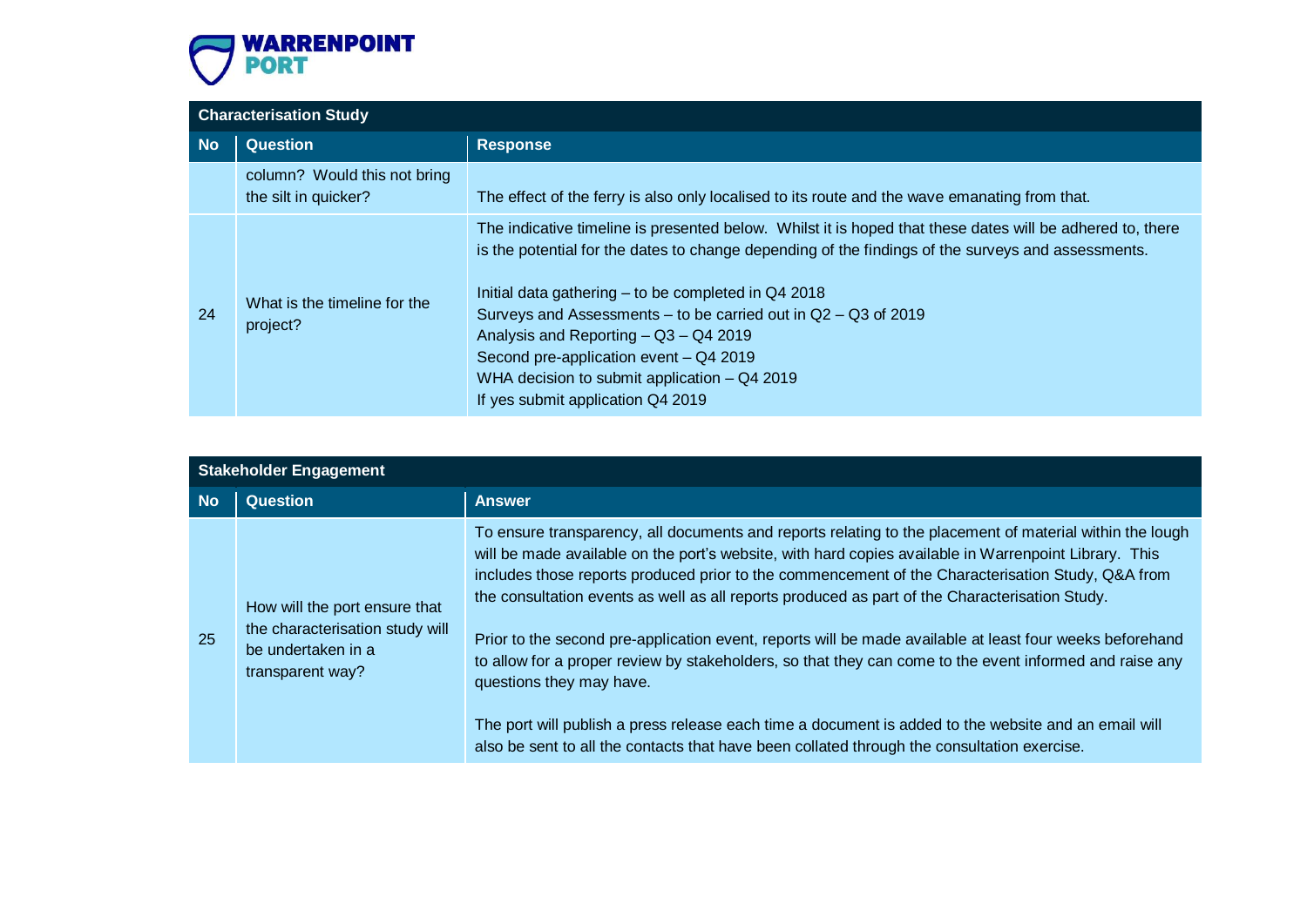![](_page_9_Picture_0.jpeg)

### **Stakeholder Engagement No Question Answer** 26 Why were some stakeholders excluded from the stakeholder events? There was and is no intention of excluding any stakeholders for the pre-application engagements. One of the aims of the initial events is confirm the stakeholders that need to be included during the preapplication stage. We will use the information gained during these events to ensure that all stakeholders that wish to be consulted are included in all future events. 27 The email address assigned to the project is enormously long and deliberately offputting. Please comment as to why this has happened. The email address was determined by an automated system that could not be changed before the event. The issue has now been resolved and a shorter, more appropriate address will be used for future events. 28 Can you provide a list of all newspaper publications in the Republic of Ireland where full details of the Public preapplication event was advertised? The public pre-application event was not advertised in the Republic of Ireland (RoI); however, the event was repeatedly advertised by the Port on their website and posted on social media (including Facebook, Linked in and twitter), which is available in the Republic of Ireland, and cross boundary organisations, such as the Lough's Agency, and RoI stakeholders were invited. The newspapers that the event was advertised in are also circulated in the RoI. In addition, the press release announcing the consultation event was also issued to media outlets in RoI prior to the event taking place. All future events will be advertised in relevant newspapers within The Republic of Ireland.

| Licencing and Legislation |                                                           |                                                                                                                                                                                                                                                                                                                                                                                                                                                                                                                                                                                                             |
|---------------------------|-----------------------------------------------------------|-------------------------------------------------------------------------------------------------------------------------------------------------------------------------------------------------------------------------------------------------------------------------------------------------------------------------------------------------------------------------------------------------------------------------------------------------------------------------------------------------------------------------------------------------------------------------------------------------------------|
| <b>No</b>                 | <b>Question</b>                                           | <b>Response</b>                                                                                                                                                                                                                                                                                                                                                                                                                                                                                                                                                                                             |
| 29                        | Why have you not applied for<br>a marine licence already? | Using the information gained from the surveys and the findings of the assessments, the port will make a<br>decision on whether they feel it is appropriate to submit an application for a marine licence. As such, the<br>decision on whether to apply for a marine licence has not yet been made.<br>A marine licence cannot be applied for until we have produced all the necessary information required to<br>fully understand the potential effects on the marine environment. This information is needed to support<br>the marine licence application, otherwise the application will not be accepted. |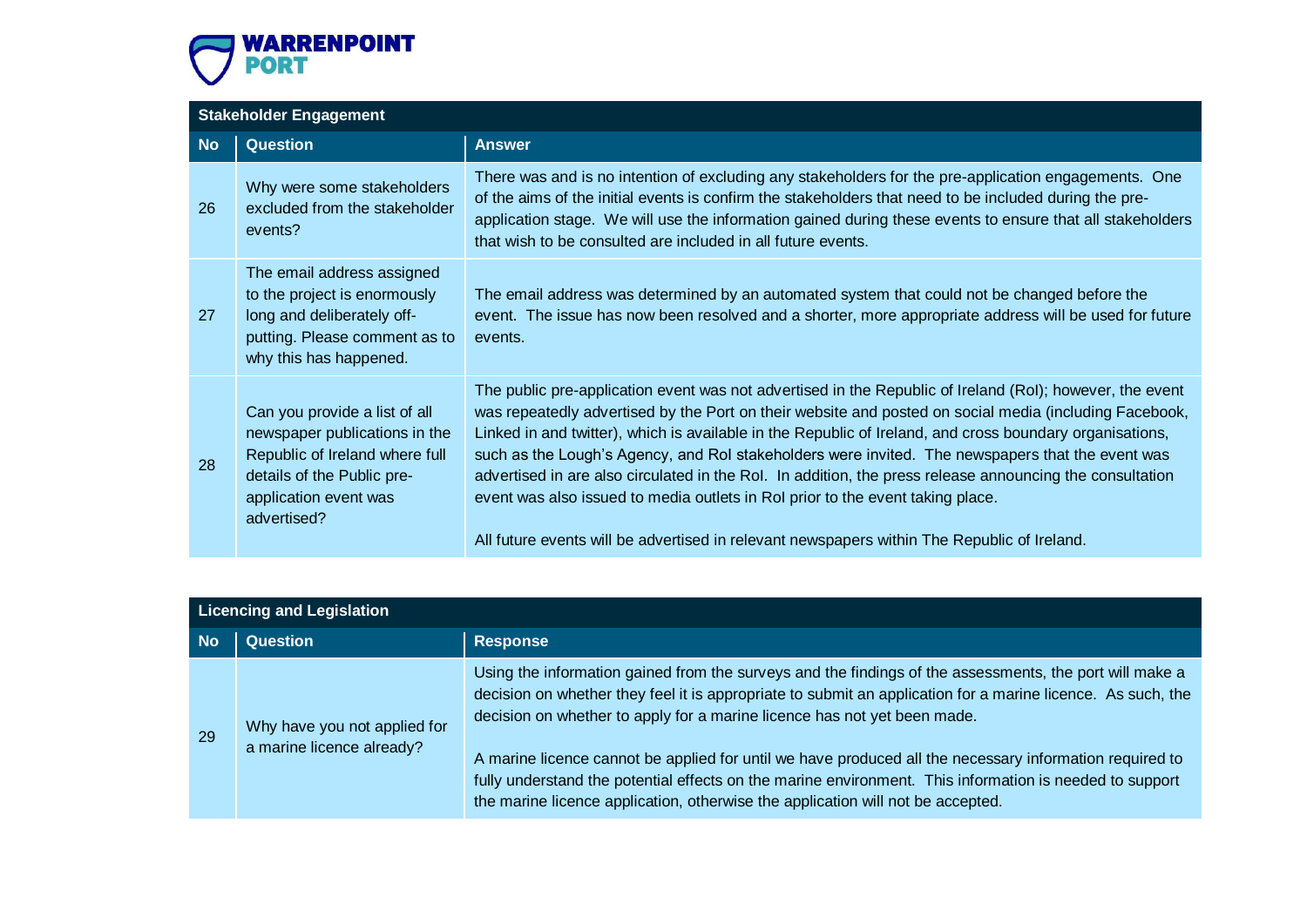![](_page_10_Picture_0.jpeg)

|           | <b>Licencing and Legislation</b>                                                                                                                                                                                                                     |                                                                                                                                                                                                                                                                                                                                                                                                                                                                                                                 |  |
|-----------|------------------------------------------------------------------------------------------------------------------------------------------------------------------------------------------------------------------------------------------------------|-----------------------------------------------------------------------------------------------------------------------------------------------------------------------------------------------------------------------------------------------------------------------------------------------------------------------------------------------------------------------------------------------------------------------------------------------------------------------------------------------------------------|--|
| <b>No</b> | <b>Question</b>                                                                                                                                                                                                                                      | <b>Response</b>                                                                                                                                                                                                                                                                                                                                                                                                                                                                                                 |  |
|           |                                                                                                                                                                                                                                                      | We are currently at the pre-application stage of the process, where we carry out pre-application<br>engagement, with DAERA, stakeholders and the public, and produce all required information to support<br>a licence application.                                                                                                                                                                                                                                                                              |  |
| 30        | When will you apply for a<br>Marine Licence?                                                                                                                                                                                                         | Should the port decide to make an application for a marine licence this would be submitted in Q4 2019.<br>This decision will be preceded by a further pre-application event to present the findings of the surveys<br>and studies and the overall conclusions of the Characterisation Study.                                                                                                                                                                                                                    |  |
| 31        | Who will make the ultimate<br>judgement?                                                                                                                                                                                                             | Should the port decide to make an application for a marine licence to DAERA, it will be DAERA's<br>decision (supported by consultation with all stakeholders) whether to grant a licence.                                                                                                                                                                                                                                                                                                                       |  |
| 32        | What timeline can we expect<br>the licence application<br>process to take?                                                                                                                                                                           | Details on the application process can be found on DAERA's Website in their 'Overview and Process'<br>guidance note for marine licence applications. There is no statutory timeframe for a licence application<br>to allow for flexibility in the process. Once the application has been fully submitted, DAERA will send the<br>application out to consultation, and manage this process. The consultation period is 28 days. Overall<br>DAERA aim to have the application processed within four months.       |  |
| 33        | Which branch would deal with<br>the application and<br>consultation once an<br>application has been made?<br>Will the results of this<br>consultation be available for<br>all to see in sufficient time to<br>allow appeals/queries to be<br>raised? | The Marine Strategy and Licensing Branch of DAERA would manage consultation once an application<br>has been made.<br>Queries on the application need to be made when consultation is sought. Once a decision has been<br>made on the marine licence application, there is a set period of up to three months when appeals from<br>third parties can be made.                                                                                                                                                    |  |
| 34        | There are substantial mussel<br>and oyster fishing interests in<br>Carlingford Lough on both<br>sides of the border. How<br>would their interests be<br>protected under N. Ireland law                                                               | Carlingford Lough is a designated Shellfish Protected Area. It was designated as such under the EU<br>Shellfish Waters Directive (2006/113/EC), which has now been subsumed within the EU Water<br>Framework Directive. All Shellfish Waters are now Water Framework Directive Protected Areas, for the<br>protection of economically significant aquatic species. The Water Framework Directive establishes a<br>legal framework for the protection, improvement and sustainable use of the water environment. |  |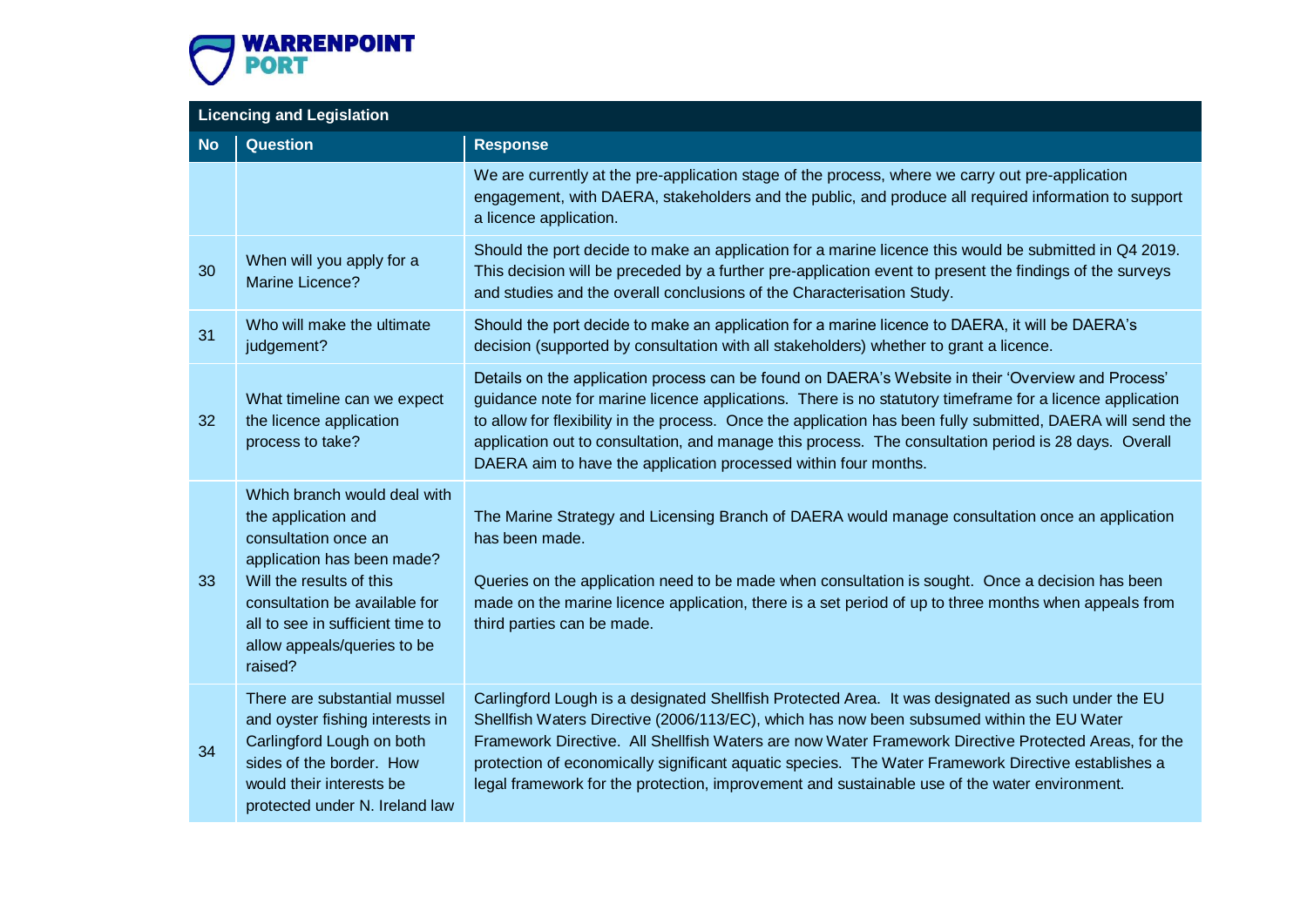![](_page_11_Picture_0.jpeg)

|           | <b>Licencing and Legislation</b>                                                                                                                                                                         |                                                                                                                                                                                                                                                                                                                                                                                                                                                                                                                                                                                                                                                                                                                                                                                                                   |  |
|-----------|----------------------------------------------------------------------------------------------------------------------------------------------------------------------------------------------------------|-------------------------------------------------------------------------------------------------------------------------------------------------------------------------------------------------------------------------------------------------------------------------------------------------------------------------------------------------------------------------------------------------------------------------------------------------------------------------------------------------------------------------------------------------------------------------------------------------------------------------------------------------------------------------------------------------------------------------------------------------------------------------------------------------------------------|--|
| <b>No</b> | <b>Question</b>                                                                                                                                                                                          | <b>Response</b>                                                                                                                                                                                                                                                                                                                                                                                                                                                                                                                                                                                                                                                                                                                                                                                                   |  |
|           | and international law,<br>especially under the<br>unknowns of Brexit<br>negotiation outcomes?                                                                                                            | The Water Framework Directive has been given legal effect in Irish law through the European<br>Communities (Water Policy) Regulations 2003 (S.I. No. 722 of 2003) and Northern Irish law through the<br>Water Environment (Water Framework Directive) Regulations (Northern Ireland) 2017. Through the<br>Repeal Bill it is understood that all existing EU legislation will be copied across into domestic UK law to<br>ensure a smooth transition on the day after Brexit and as such these Regulations will remain in force<br>following March 2019.                                                                                                                                                                                                                                                           |  |
| 35        | As part of the Espoo<br>Convention treaty how are<br>you planning to consult with<br>the applicable stakeholders<br>and authorities in the Republic<br>of Ireland to progress legally<br>with this plan? | The Espoo (EIA) Convention applies only to EIA projects that are listed under Appendix I to the<br>Convention. As this project is not an EIA project this Convention does not apply.<br>However, transboundary effects and consultation with the Republic of Ireland have, and continue to be,<br>part of the pre-application process.<br>As part of the Screening and Scoping process, undertaken in 2016 and 2017, government departments<br>and stakeholders from the Republic of Ireland were consulted by DAERA.<br>In addition, Republic of Ireland stakeholders are included as part of the pre-application engagements<br>that inform the Characterisation Study.<br>Should it be decided to make an application for a marine licence to DAERA, DAERA will again consult<br>with the Republic of Ireland. |  |
| 36        | If the application is successful<br>when would the port start<br>using the proposed placement<br>site?<br>If an application is not make,<br>what will the port do then?                                  | If it is decided to make an application for a marine licence to DAERA and this is successful, the port<br>would look to use the new site for the following minor maintenance dredging campaign. However, it<br>should be noted that the initial use of the site would act as a trial placement that would be monitored<br>according to the licence conditions. Only once the monitoring results have been assessed and DAERA<br>is content that the placement of material is as the Characterisation Report predicted, would the site<br>continued to be used.<br>Should it be decided not to make an application, the Port will continue to use the existing licenced sea<br>site.                                                                                                                               |  |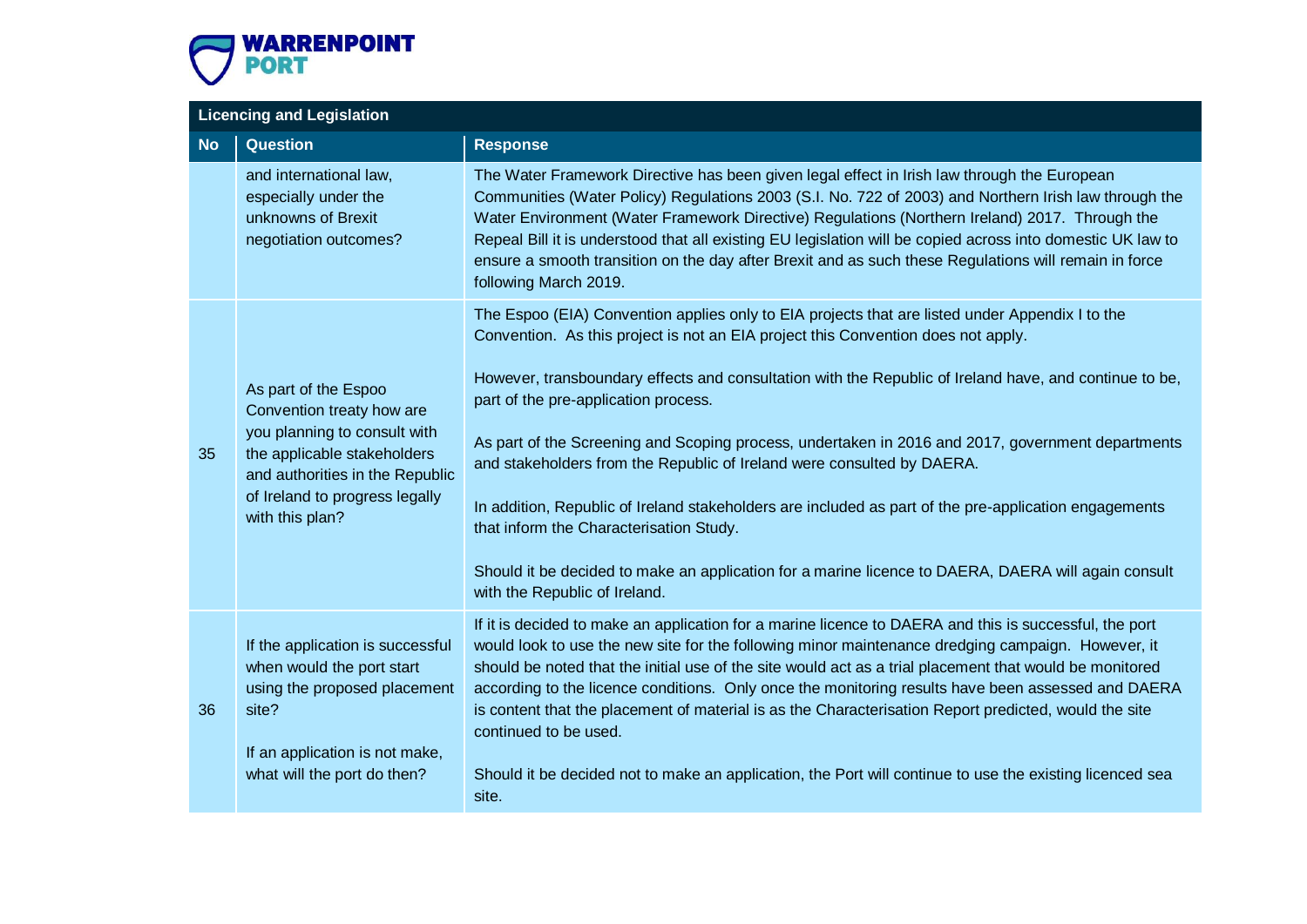![](_page_12_Picture_0.jpeg)

|           | <b>Licencing and Legislation</b>                                                                                                                                        |                                                                                                                                                                                                                                                                                                                                                                                                                                                                                                                                                                                                                                                                                                                                                                                                                                                                                                                                                                                                                                                                                                                                                                                                                                                                                                                                                                        |  |
|-----------|-------------------------------------------------------------------------------------------------------------------------------------------------------------------------|------------------------------------------------------------------------------------------------------------------------------------------------------------------------------------------------------------------------------------------------------------------------------------------------------------------------------------------------------------------------------------------------------------------------------------------------------------------------------------------------------------------------------------------------------------------------------------------------------------------------------------------------------------------------------------------------------------------------------------------------------------------------------------------------------------------------------------------------------------------------------------------------------------------------------------------------------------------------------------------------------------------------------------------------------------------------------------------------------------------------------------------------------------------------------------------------------------------------------------------------------------------------------------------------------------------------------------------------------------------------|--|
| <b>No</b> | <b>Question</b>                                                                                                                                                         | <b>Response</b>                                                                                                                                                                                                                                                                                                                                                                                                                                                                                                                                                                                                                                                                                                                                                                                                                                                                                                                                                                                                                                                                                                                                                                                                                                                                                                                                                        |  |
| 37        | Why are you just considering<br>Northern Irish legislation and<br>not European as well?                                                                                 | We are considering all relevant legislation. This includes the following EU Directives:<br>EIA Directive (as described above the proposed scheme sits outside of this legislation)<br><b>Water Framework Directive</b><br>$\bullet$<br>Waste Framework Directive (placement of material at sea is governed by this directive)<br>$\bullet$<br><b>Bathing Waters Directive</b><br>$\bullet$<br><b>Shellfish Water Directive</b><br>$\bullet$<br>In addition, the placement of material at sea is governed by the OSPAR Convention.<br>The requirements of the above legislation will be considered by the Characterisation Study.                                                                                                                                                                                                                                                                                                                                                                                                                                                                                                                                                                                                                                                                                                                                       |  |
| 38        | What legislation other than<br>the WHA 2002 legislation do<br>you adhere to? Is the port<br>obligated under Part 4 or all<br>the Marine and Coastal<br>Access Act 2009? | The port adheres to all legislation that it is required to do so, including that listed above.<br>The main governing legislation under which Warrenpoint Port operates is the Harbours Act (Northern<br>Ireland) 1970, the Warrenpoint Harbour Authority Order 1971, the Harbours (Northern Ireland) Order<br>2002 and the Warrenpoint Harbour Authority Order (Northern Ireland) 2002. Under this legislation it is<br>the duty of the designated Harbour Authority to take account of the Code of Practice as issued by the<br>Department for Infrastructure. The current Code of Practice was issued in November 2003 and updated<br>in May 2008.<br>Not all of the Marine and Coastal Access Act 2009 applies to the port. For example, Parts 1 and 2 relate<br>to the setting up of a Marine Management Organisation that, to date, has only been done in England.<br>Part 3 relates to marine planning, where we have the emerging Northern Ireland marine plan currently<br>being consulted on.<br>Part 4 relates to marine licencing and whilst the port, as a statutory harbour authority, has certain powers<br>under Section 75, still is required to adhere to. This includes the requirement of a marine licence for its<br>major dredging campaigns, capital construction works and, as is the case here, the offshore placement<br>of dredged material. |  |